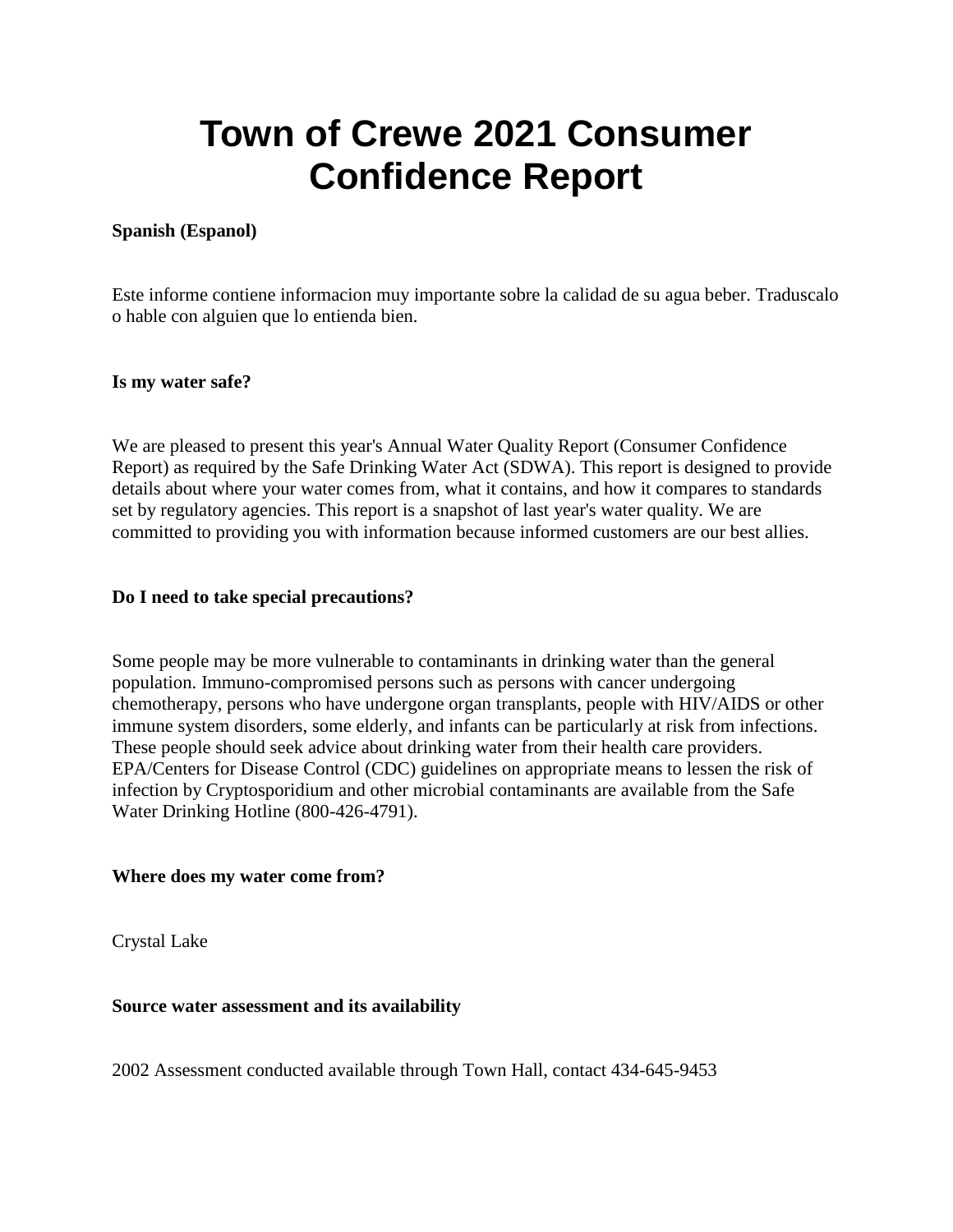#### **Why are there contaminants in my drinking water?**

Drinking water, including bottled water, may reasonably be expected to contain at least small amounts of some contaminants. The presence of contaminants does not necessarily indicate that water poses a health risk. More information about contaminants and potential health effects can be obtained by calling the Environmental Protection Agency's (EPA) Safe Drinking Water Hotline (800-426-4791). The sources of drinking water (both tap water and bottled water) include rivers, lakes, streams, ponds, reservoirs, springs, and wells. As water travels over the surface of the land or through the ground, it dissolves naturally occurring minerals and, in some cases, radioactive material, and can pick up substances resulting from the presence of animals or from human activity:

microbial contaminants, such as viruses and bacteria, that may come from sewage treatment plants, septic systems, agricultural livestock operations, and wildlife; inorganic contaminants, such as salts and metals, which can be naturally occurring or result from urban stormwater runoff, industrial, or domestic wastewater discharges, oil and gas production, mining, or farming; pesticides and herbicides, which may come from a variety of sources such as agriculture, urban stormwater runoff, and residential uses; organic Chemical Contaminants, including synthetic and volatile organic chemicals, which are by-products of industrial processes and petroleum production, and can also come from gas stations, urban stormwater runoff, and septic systems; and radioactive contaminants, which can be naturally occurring or be the result of oil and gas production and mining activities. In order to ensure that tap water is safe to drink, EPA prescribes regulations that limit the amount of certain contaminants in water provided by public water systems. Food and Drug Administration (FDA) regulations establish limits for contaminants in bottled water which must provide the same protection for public health.

# **How can I get involved?**

Contact Crewe Town Manager, Brian Thrower 434-645-9453

# **Description of Water Treatment Process**

Your water is treated in a "treatment train" (a series of processes applied in a sequence) that includes coagulation, flocculation, sedimentation, filtration, and disinfection. Coagulation removes dirt and other particles suspended in the source water by adding chemicals (coagulants) to form tiny sticky particles called "floc," which attract the dirt particles. Flocculation (the formation of larger flocs from smaller flocs) is achieved using gentle, constant mixing. The heavy particles settle naturally out of the water in a sedimentation basin. The clear water then moves to the filtration process where the water passes through sand, gravel, charcoal or other filters that remove even smaller particles. A small amount of chlorine or other disinfection method is used to kill bacteria and other microorganisms (viruses, cysts, etc.) that may be in the water before water is stored and distributed to homes and businesses in the community.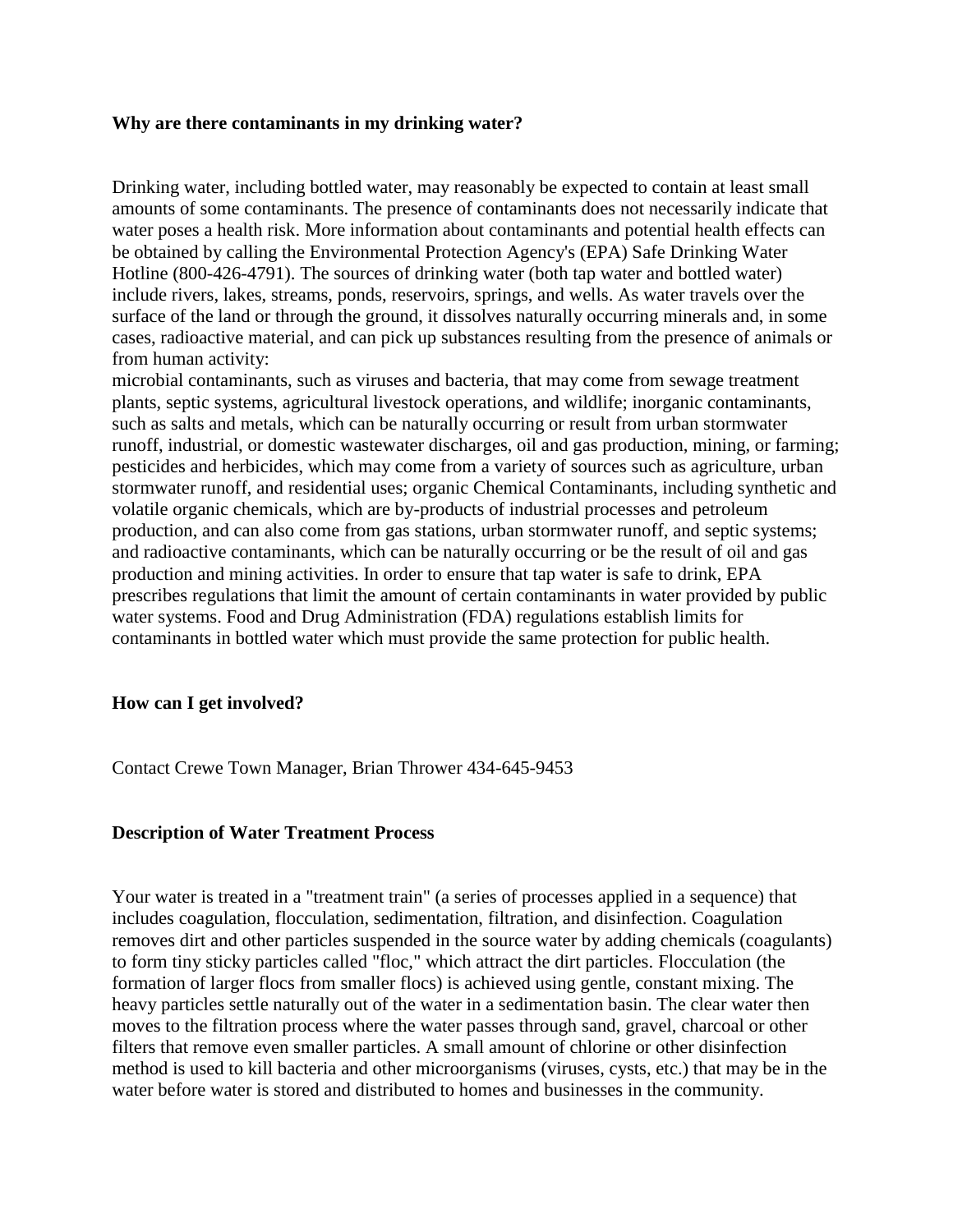# **Water Conservation Tips**

Did you know that the average U.S. household uses approximately 400 gallons of water per day or 100 gallons per person per day? Luckily, there are many low-cost and no-cost ways to conserve water. Small changes can make a big difference - try one today and soon it will become second nature.

- Take short showers a 5 minute shower uses 4 to 5 gallons of water compared to up to 50 gallons for a bath.
- Shut off water while brushing your teeth, washing your hair and shaving and save up to 500 gallons a month.
- Use a water-efficient showerhead. They're inexpensive, easy to install, and can save you up to 750 gallons a month.
- Run your clothes washer and dishwasher only when they are full. You can save up to 1,000 gallons a month.
- Water plants only when necessary.
- Fix leaky toilets and faucets. Faucet washers are inexpensive and take only a few minutes to replace. To check your toilet for a leak, place a few drops of food coloring in the tank and wait. If it seeps into the toilet bowl without flushing, you have a leak. Fixing it or replacing it with a new, more efficient model can save up to 1,000 gallons a month.
- Adjust sprinklers so only your lawn is watered. Apply water only as fast as the soil can absorb it and during the cooler parts of the day to reduce evaporation.
- Teach your kids about water conservation to ensure a future generation that uses water wisely. Make it a family effort to reduce next month's water bill!
- Visit [www.epa.gov/watersense](http://www.epa.gov/watersense) for more information.

# **Cross Connection Control Survey**

The purpose of this survey is to determine whether a cross-connection may exist at your home or business. A cross connection is an unprotected or improper connection to a public water distribution system that may cause contamination or pollution to enter the system. We are responsible for enforcing cross-connection control regulations and insuring that no contaminants can, under any flow conditions, enter the distribution system. If you have any of the devices listed below please contact us so that we can discuss the issue, and if needed, survey your connection and assist you in isolating it if that is necessary.

- Boiler/ Radiant heater (water heaters not included)
- Underground lawn sprinkler system
- Pool or hot tub (whirlpool tubs not included)
- $\bullet$  Additional source(s) of water on the property
- Decorative pond
- Watering trough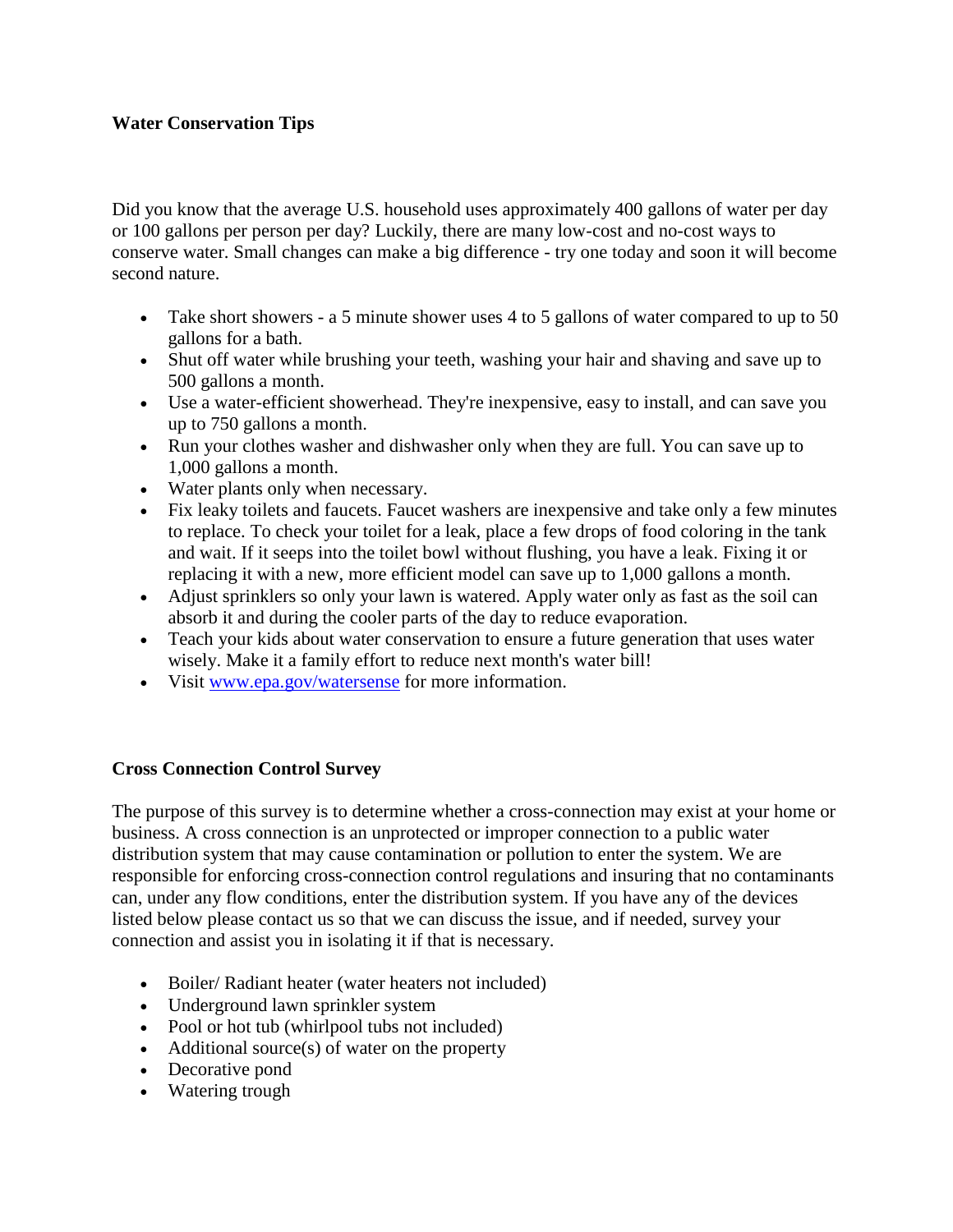# **Source Water Protection Tips**

Protection of drinking water is everyone's responsibility. You can help protect your community's drinking water source in several ways:

- Eliminate excess use of lawn and garden fertilizers and pesticides they contain hazardous chemicals that can reach your drinking water source.
- Pick up after your pets.
- If you have your own septic system, properly maintain your system to reduce leaching to water sources or consider connecting to a public water system.
- Dispose of chemicals properly; take used motor oil to a recycling center.
- Volunteer in your community. Find a watershed or wellhead protection organization in your community and volunteer to help. If there are no active groups, consider starting one. Use EPA's Adopt Your Watershed to locate groups in your community, or visit the Watershed Information Network's How to Start a Watershed Team.
- Organize a storm drain stenciling project with your local government or water supplier. Stencil a message next to the street drain reminding people "Dump No Waste - Drains to River" or "Protect Your Water." Produce and distribute a flyer for households to remind residents that storm drains dump directly into your local water body.

# **Special monitoring requirements violations**

During the past year, we were required to conduct one level 1 Assessment. One level 1 assessment was completed. In addition, we were required to take 1 corrective actions and we completed 1 of these actions.

#### Presence of coliforms

Coliforms are bacteria that are naturally present in the environment and are used as an indicator that other, potentially harmful, waterborne pathogens may be present or that a potential pathway exists through which contamination may enter the drinking water distribution system. We found coliforms indicating the need to look for potential problems in water treatment or distribution. When this occurs, we are required to conduct assessments to identify problems and to correct any problems that are found.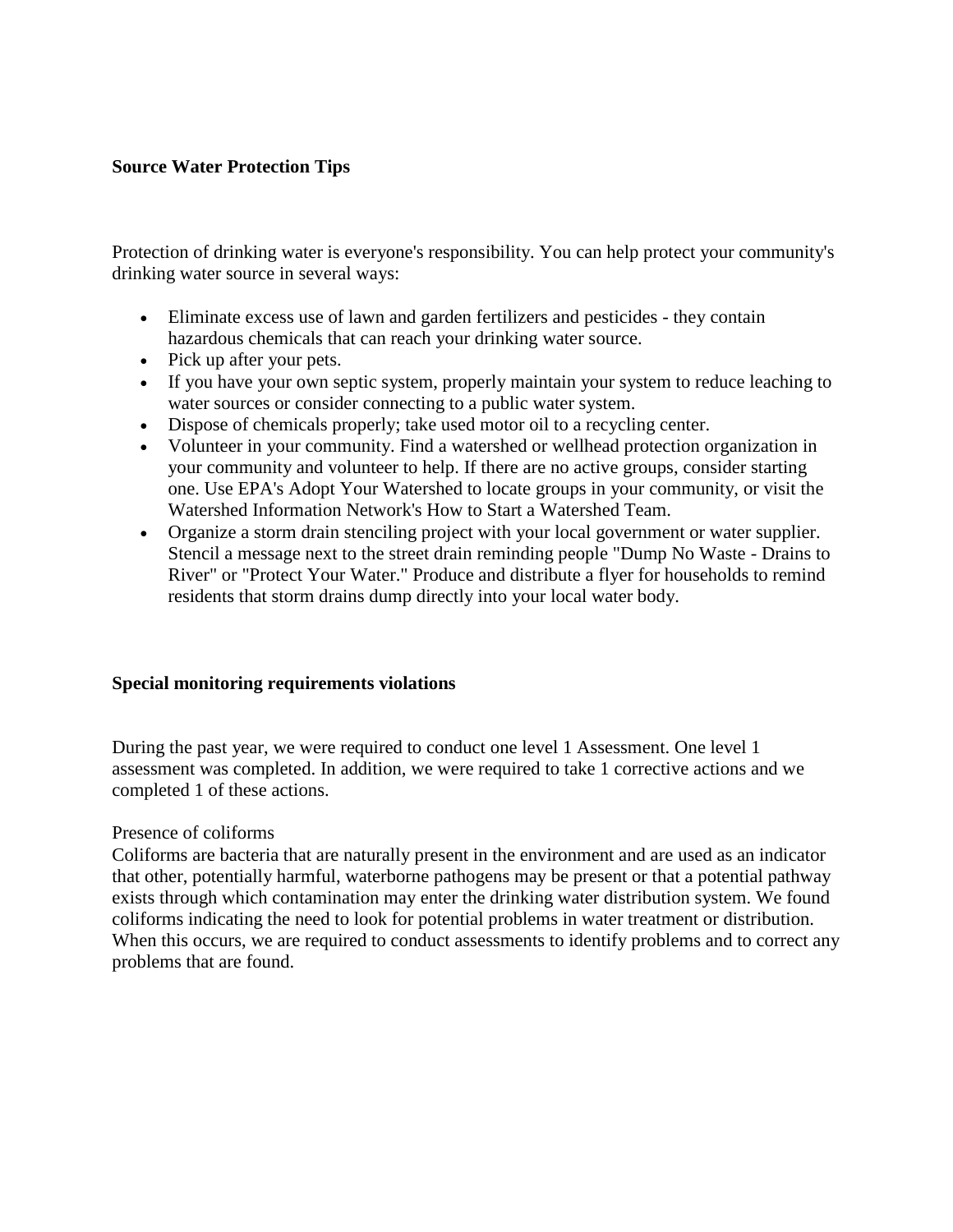# **Additional Information for Lead**

If present, elevated levels of lead can cause serious health problems, especially for pregnant women and young children. Lead in drinking water is primarily from materials and components associated with service lines and home plumbing. Town of Crewe Water Plant is responsible for providing high quality drinking water, but cannot control the variety of materials used in plumbing components. When your water has been sitting for several hours, you can minimize the potential for lead exposure by flushing your tap for 30 seconds to 2 minutes before using water for drinking or cooking. If you are concerned about lead in your water, you may wish to have your water tested. Information on lead in drinking water, testing methods, and steps you can take to minimize exposure is available from the Safe Drinking Water Hotline or at http://www.epa.gov/safewater/lead.

# **Additional Information for Arsenic**

While your drinking water meets EPA's standard for arsenic, it does contain low levels of arsenic. EPA's standard balances the current understanding of arsenic's possible health effects against the costs of removing arsenic from drinking water. EPA continues to research the health effects of low levels of arsenic which is a mineral known to cause cancer in humans at high concentrations and is linked to other health effects such as skin damage and circulatory problems.

# **Water Quality Data Table**

In order to ensure that tap water is safe to drink, EPA prescribes regulations which limit the amount of contaminants in water provided by public water systems. The table below lists all of the drinking water contaminants that we detected during the calendar year of this report. Although many more contaminants were tested, only those substances listed below were found in your water. All sources of drinking water contain some naturally occurring contaminants. At low levels, these substances are generally not harmful in our drinking water. Removing all contaminants would be extremely expensive, and in most cases, would not provide increased protection of public health. A few naturally occurring minerals may actually improve the taste of drinking water and have nutritional value at low levels. Unless otherwise noted, the data presented in this table is from testing done in the calendar year of the report. The EPA or the State requires us to monitor for certain contaminants less than once per year because the concentrations of these contaminants do not vary significantly from year to year, or the system is not considered vulnerable to this type of contamination. As such, some of our data, though representative, may be more than one year old. In this table you will find terms and abbreviations that might not be familiar to you. To help you better understand these terms, we have provided the definitions below the table.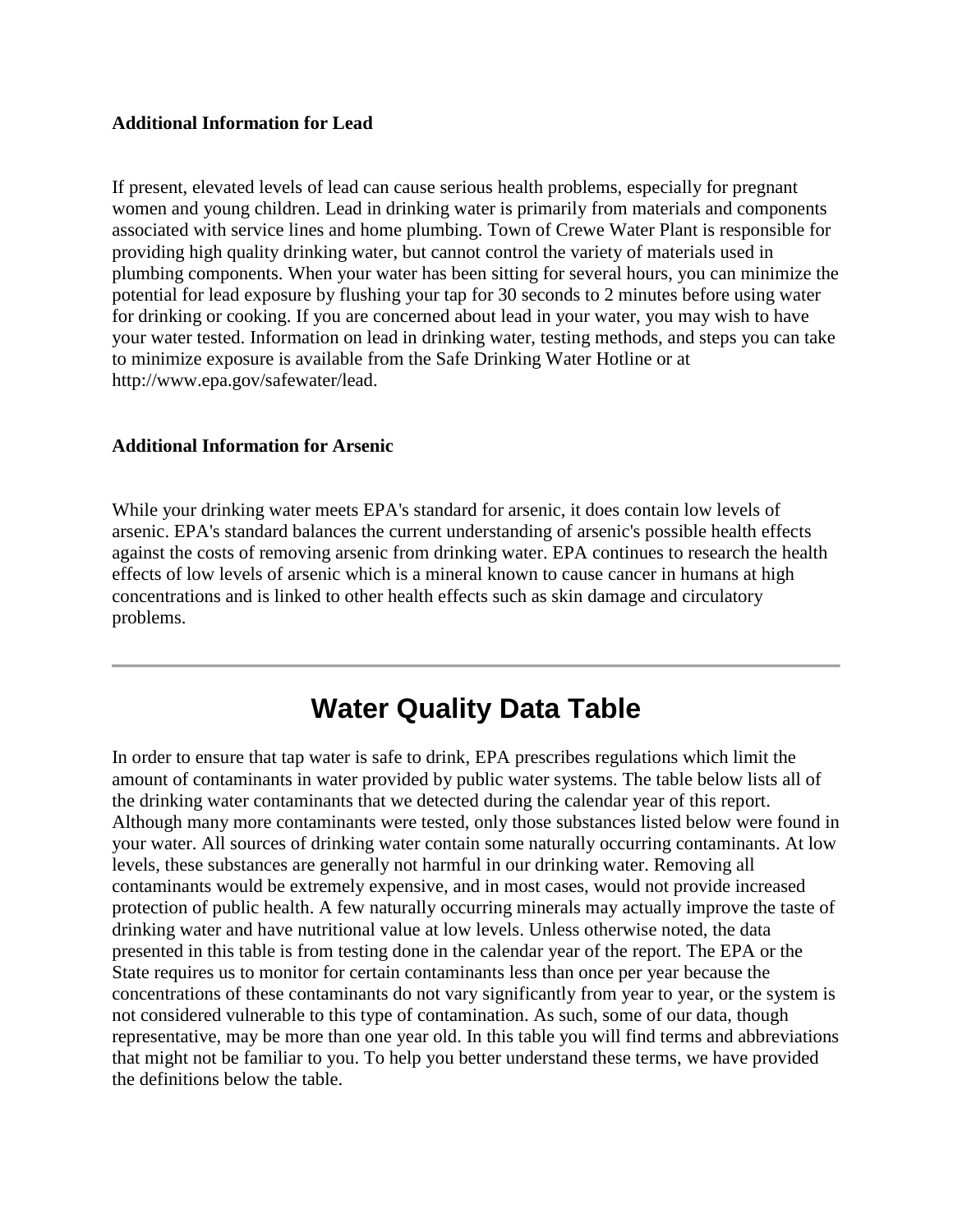|                                                                                                                                                                                                                                       | <b>MCLG</b><br>MCL,           |     | <b>Detect</b>     |               | Range                        |           |                                     |                      |                                                                                                                                       |
|---------------------------------------------------------------------------------------------------------------------------------------------------------------------------------------------------------------------------------------|-------------------------------|-----|-------------------|---------------|------------------------------|-----------|-------------------------------------|----------------------|---------------------------------------------------------------------------------------------------------------------------------------|
|                                                                                                                                                                                                                                       | or                            |     | TT, or            | In<br>Your    |                              |           | <b>Sample</b>                       |                      |                                                                                                                                       |
| <b>Contaminants</b>                                                                                                                                                                                                                   |                               |     | <b>MRDLG MRDL</b> | Water         | Low High                     |           | <b>Date</b>                         | <b>Violation</b>     | <b>Typical Source</b>                                                                                                                 |
| <b>Disinfectants &amp; Disinfection By-Products</b>                                                                                                                                                                                   |                               |     |                   |               |                              |           |                                     |                      |                                                                                                                                       |
| (There is convincing evidence that addition of a disinfectant is necessary for control of microbial contaminants)                                                                                                                     |                               |     |                   |               |                              |           |                                     |                      |                                                                                                                                       |
| Chlorine (as Cl2)<br>(ppm)                                                                                                                                                                                                            | $\overline{4}$                |     | $\overline{4}$    | 2.9           | .7                           | 2.9       | 2021                                | N <sub>0</sub>       | Water additive used to control<br>microbes                                                                                            |
| Haloacetic Acids<br>(HAA5) (ppb)                                                                                                                                                                                                      | <b>NA</b>                     |     | 60                | .04           | .016                         | .039      | 2021                                | N <sub>0</sub>       | By-product of drinking water<br>chlorination                                                                                          |
| <b>TTHMs</b> [Total<br>Trihalomethanes]<br>(ppb)                                                                                                                                                                                      | <b>NA</b>                     |     | 80                | .058          | .022                         | .084      | 2021                                | No                   | By-product of drinking water<br>disinfection                                                                                          |
| <b>Total Organic</b><br>Carbon (% Removal)                                                                                                                                                                                            | <b>NA</b>                     |     | <b>TT</b>         | 1.51          | <b>NA</b>                    | NA        | 2021                                | N <sub>o</sub>       | Naturally present in the<br>environment                                                                                               |
| <b>Inorganic Contaminants</b>                                                                                                                                                                                                         |                               |     |                   |               |                              |           |                                     |                      |                                                                                                                                       |
| Barium (ppm)                                                                                                                                                                                                                          | 2                             |     | $\overline{2}$    | .041          | <b>NA</b>                    | <b>NA</b> | 2021                                | N <sub>o</sub>       | Discharge of drilling wastes;<br>Discharge from metal<br>refineries; Erosion of natural<br>deposits                                   |
| Fluoride (ppm)                                                                                                                                                                                                                        | 4                             |     | 4                 | .62           | .31                          | .62       | 2021                                | N <sub>o</sub>       | Erosion of natural deposits;<br>Water additive which promotes<br>strong teeth; Discharge from<br>fertilizer and aluminum<br>factories |
| Nitrate [measured as<br>Nitrogen] (ppm)                                                                                                                                                                                               | 10                            |     | 10                | $\cdot$       | <b>NA</b>                    | <b>NA</b> | 2021                                | N <sub>o</sub>       | Runoff from fertilizer use;<br>Leaching from septic tanks,<br>sewage; Erosion of natural<br>deposits                                  |
| Nitrite [measured as<br>Nitrogen] (ppm)                                                                                                                                                                                               | 1                             |     | $\mathbf{1}$      | $\cdot$       | <b>NA</b>                    | <b>NA</b> | 2021                                | N <sub>o</sub>       | Runoff from fertilizer use;<br>Leaching from septic tanks,<br>sewage; Erosion of natural<br>deposits                                  |
| Sodium (optional)<br>(ppm)                                                                                                                                                                                                            | NA                            |     |                   | 27.7          | NA                           | <b>NA</b> | 2021                                | No                   | Erosion of natural deposits;<br>Leaching                                                                                              |
| <b>Microbiological Contaminants</b>                                                                                                                                                                                                   |                               |     |                   |               |                              |           |                                     |                      |                                                                                                                                       |
| Turbidity (NTU)                                                                                                                                                                                                                       | NA                            |     | 0.3               | 100           | NA                           | NA        | 2021                                | No                   | Soil runoff.                                                                                                                          |
| 100% of the samples were below the TT value of .3. A value less than 95% constitutes a TT violation. The highest<br>single measurement was .12. Any measurement in excess of 1 is a violation unless otherwise approved by the state. |                               |     |                   |               |                              |           |                                     |                      |                                                                                                                                       |
| <b>Contaminants</b>                                                                                                                                                                                                                   |                               |     | <b>MCLG</b> AL    | Your<br>Water | <b>Sample</b><br><b>Date</b> |           | # Samples<br><b>Exceeding</b><br>AL | <b>Exceeds</b><br>AL | <b>Typical Source</b>                                                                                                                 |
|                                                                                                                                                                                                                                       | <b>Inorganic Contaminants</b> |     |                   |               |                              |           |                                     |                      |                                                                                                                                       |
| Copper - action level at<br>consumer taps (ppm)                                                                                                                                                                                       |                               | 1.3 | 1.3               | .232          | 2019                         |           |                                     | No                   | Corrosion of household<br>plumbing systems; Erosion of<br>natural deposits                                                            |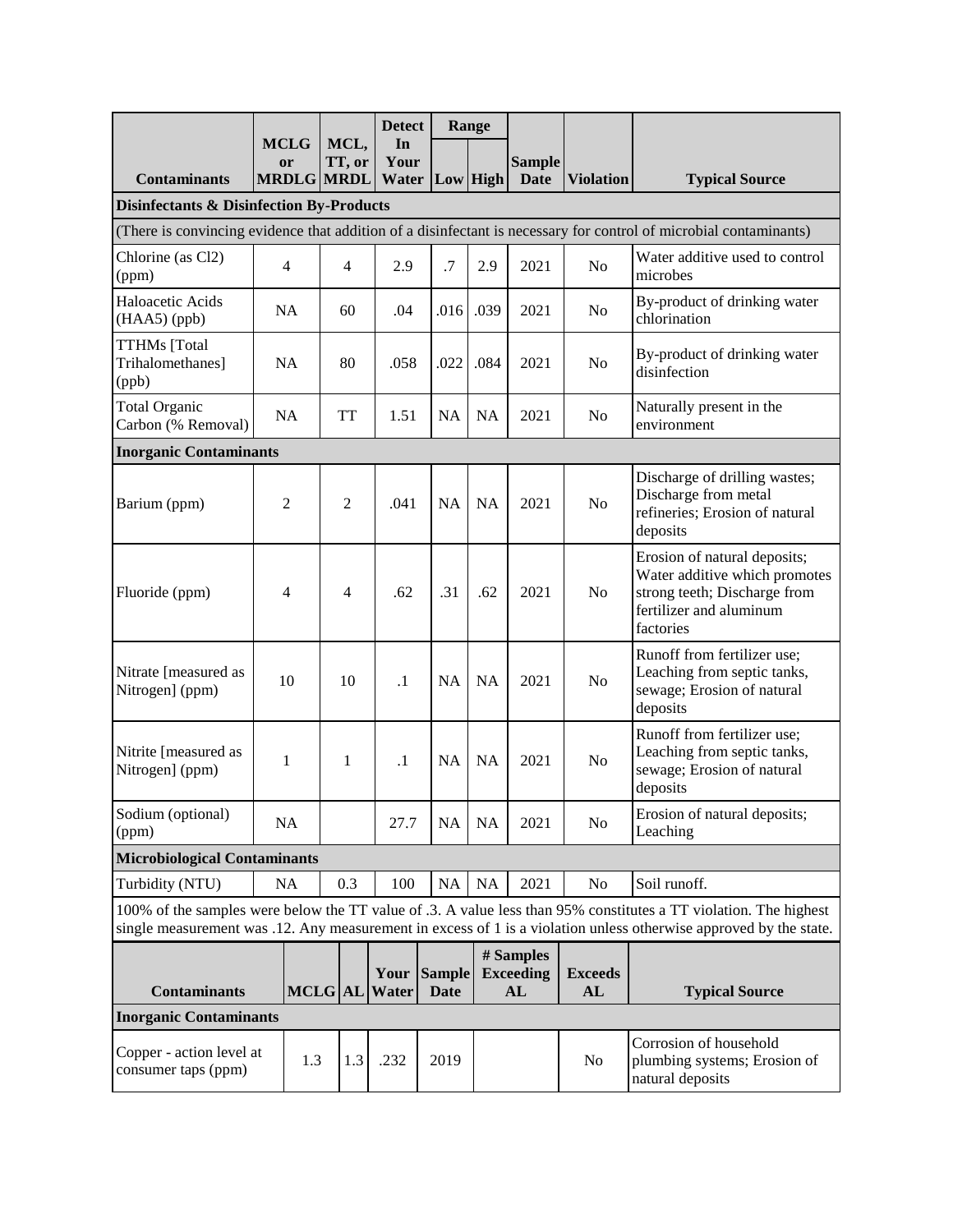| <b>Contaminants</b>                           | MCLG AL Water Date |      |      | # Samples<br><b>Your Sample Exceeding</b><br>AL | <b>Exceeds</b><br>AL | <b>Typical Source</b>                                                      |
|-----------------------------------------------|--------------------|------|------|-------------------------------------------------|----------------------|----------------------------------------------------------------------------|
| Lead - action level at<br>consumer taps (ppb) |                    | .002 | 2019 |                                                 | N <sub>0</sub>       | Corrosion of household<br>plumbing systems; Erosion of<br>natural deposits |

# **Undetected Contaminants**

The following contaminants were monitored for, but not detected, in your water.

| <b>Contaminants</b>                        | <b>MCLG</b><br>or<br><b>MRDLG MRDL</b> | MCL,<br>TT, or | Your<br>Water | <b>Violation</b> | <b>Typical Source</b>                                                                                                                        |
|--------------------------------------------|----------------------------------------|----------------|---------------|------------------|----------------------------------------------------------------------------------------------------------------------------------------------|
| 1,1,1-Trichloroethane (ppb)                | 200                                    | 200            | <b>ND</b>     | N <sub>o</sub>   | Discharge from metal degreasing sites and<br>other factories                                                                                 |
| 1,1,2-Trichloroethane (ppb)                | 3                                      | 5              | <b>ND</b>     | N <sub>0</sub>   | Discharge from industrial chemical factories                                                                                                 |
| 1,1-Dichloroethylene (ppb)                 | $\overline{7}$                         | $\tau$         | ND            | N <sub>o</sub>   | Discharge from industrial chemical factories                                                                                                 |
| 1,2,4-Trichlorobenzene<br>(ppb)            | 70                                     | 70             | <b>ND</b>     | N <sub>o</sub>   | Discharge from textile-finishing factories                                                                                                   |
| 1,2-Dichloroethane (ppb)                   | $\boldsymbol{0}$                       | 5              | <b>ND</b>     | No               | Discharge from industrial chemical factories                                                                                                 |
| 1,2-Dichloropropane (ppb)                  | $\boldsymbol{0}$                       | 5              | <b>ND</b>     | N <sub>o</sub>   | Discharge from industrial chemical factories                                                                                                 |
| Antimony (ppb)                             | 6                                      | 6              | <b>ND</b>     | N <sub>o</sub>   | Discharge from petroleum refineries; fire<br>retardants; ceramics; electronics; solder; test<br>addition.                                    |
| Arsenic (ppb)                              | $\mathbf{0}$                           | 10             | <b>ND</b>     | N <sub>o</sub>   | Erosion of natural deposits; Runoff from<br>orchards; Runoff from glass and electronics<br>production wastes                                 |
| Benzene (ppb)                              | $\Omega$                               | 5              | <b>ND</b>     | No               | Discharge from factories; Leaching from gas<br>storage tanks and landfills                                                                   |
| Beryllium (ppb)                            | 4                                      | 4              | <b>ND</b>     | N <sub>o</sub>   | Discharge from metal refineries and coal-<br>burning factories; Discharge from electrical,<br>aerospace, and defense industries              |
| Cadmium (ppb)                              | 5                                      | 5              | <b>ND</b>     | N <sub>o</sub>   | Corrosion of galvanized pipes; Erosion of<br>natural deposits; Discharge from metal<br>refineries; runoff from waste batteries and<br>paints |
| Carbon Tetrachloride (ppb)                 | $\Omega$                               | 5              | <b>ND</b>     | No               | Discharge from chemical plants and other<br>industrial activities                                                                            |
| Chlorobenzene<br>(monochlorobenzene) (ppb) | 100                                    | 100            | <b>ND</b>     | N <sub>o</sub>   | Discharge from chemical and agricultural<br>chemical factories                                                                               |
| Chromium (ppb)                             | 100                                    | 100            | <b>ND</b>     | N <sub>0</sub>   | Discharge from steel and pulp mills; Erosion of<br>natural deposits                                                                          |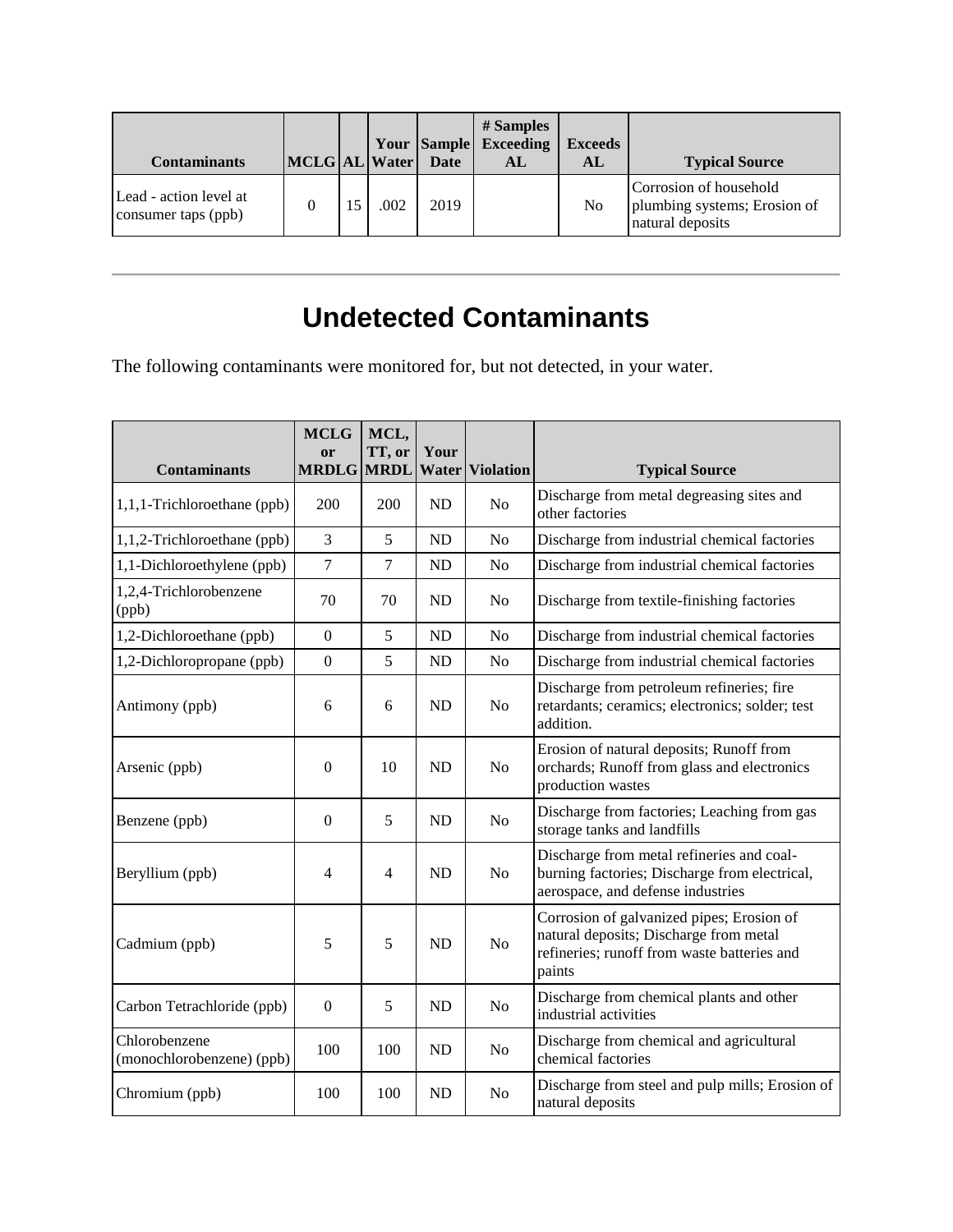| <b>Contaminants</b>                 | <b>MCLG</b><br><sub>or</sub><br><b>MRDLG</b> | MCL,<br>TT, or<br><b>MRDL</b> | Your<br>Water | <b>Violation</b> | <b>Typical Source</b>                                                                                                   |
|-------------------------------------|----------------------------------------------|-------------------------------|---------------|------------------|-------------------------------------------------------------------------------------------------------------------------|
| Dichloromethane (ppb)               | $\boldsymbol{0}$                             | 5                             | <b>ND</b>     | N <sub>o</sub>   | Discharge from pharmaceutical and chemical<br>factories                                                                 |
| Ethylbenzene (ppb)                  | 700                                          | 700                           | <b>ND</b>     | N <sub>o</sub>   | Discharge from petroleum refineries                                                                                     |
| Mercury [Inorganic] (ppb)           | $\overline{2}$                               | $\overline{2}$                | <b>ND</b>     | N <sub>o</sub>   | Erosion of natural deposits; Discharge from<br>refineries and factories; Runoff from landfills;<br>Runoff from cropland |
| Selenium (ppb)                      | 50                                           | 50                            | <b>ND</b>     | N <sub>o</sub>   | Discharge from petroleum and metal refineries;<br>Erosion of natural deposits; Discharge from<br>mines                  |
| Styrene (ppb)                       | 100                                          | 100                           | <b>ND</b>     | No               | Discharge from rubber and plastic factories;<br>Leaching from landfills                                                 |
| Tetrachloroethylene (ppb)           | $\boldsymbol{0}$                             | 5                             | <b>ND</b>     | N <sub>0</sub>   | Discharge from factories and dry cleaners                                                                               |
| Thallium (ppb)                      | .5                                           | 2                             | <b>ND</b>     | N <sub>o</sub>   | Discharge from electronics, glass, and<br>Leaching from ore-processing sites; drug<br>factories                         |
| Toluene (ppm)                       | 1                                            | $\mathbf{1}$                  | <b>ND</b>     | N <sub>o</sub>   | Discharge from petroleum factories                                                                                      |
| Trichloroethylene (ppb)             | $\mathbf{0}$                                 | 5                             | <b>ND</b>     | N <sub>o</sub>   | Discharge from metal degreasing sites and<br>other factories                                                            |
| Vinyl Chloride (ppb)                | $\mathbf{0}$                                 | $\mathfrak{2}$                | <b>ND</b>     | N <sub>o</sub>   | Leaching from PVC piping; Discharge from<br>plastics factories                                                          |
| Xylenes (ppm)                       | 10                                           | 10                            | <b>ND</b>     | N <sub>o</sub>   | Discharge from petroleum factories; Discharge<br>from chemical factories                                                |
| cis-1,2-Dichloroethylene<br>(ppb)   | 70                                           | 70                            | <b>ND</b>     | N <sub>0</sub>   | Discharge from industrial chemical factories                                                                            |
| o-Dichlorobenzene (ppb)             | 600                                          | 600                           | ND            | N <sub>o</sub>   | Discharge from industrial chemical factories                                                                            |
| p-Dichlorobenzene (ppb)             | 75                                           | 75                            | <b>ND</b>     | No               | Discharge from industrial chemical factories                                                                            |
| trans-1,2-Dichloroethylene<br>(ppb) | 100                                          | 100                           | <b>ND</b>     | N <sub>o</sub>   | Discharge from industrial chemical factories                                                                            |

| <b>Unit Descriptions</b> |                                                                                                                                                                                           |  |  |  |  |
|--------------------------|-------------------------------------------------------------------------------------------------------------------------------------------------------------------------------------------|--|--|--|--|
| <b>Term</b>              | <b>Definition</b>                                                                                                                                                                         |  |  |  |  |
| ppm                      | ppm: parts per million, or milligrams per liter $(mg/L)$                                                                                                                                  |  |  |  |  |
| ppb                      | ppb: parts per billion, or micrograms per liter $(\mu g/L)$                                                                                                                               |  |  |  |  |
| <b>NTU</b>               | NTU: Nephelometric Turbidity Units. Turbidity is a measure of the cloudiness of the water. We monitor it<br>because it is a good indicator of the effectiveness of our filtration system. |  |  |  |  |
| <b>NA</b>                | NA: not applicable                                                                                                                                                                        |  |  |  |  |
| ND                       | ND: Not detected                                                                                                                                                                          |  |  |  |  |
| <b>NR</b>                | NR: Monitoring not required, but recommended.                                                                                                                                             |  |  |  |  |